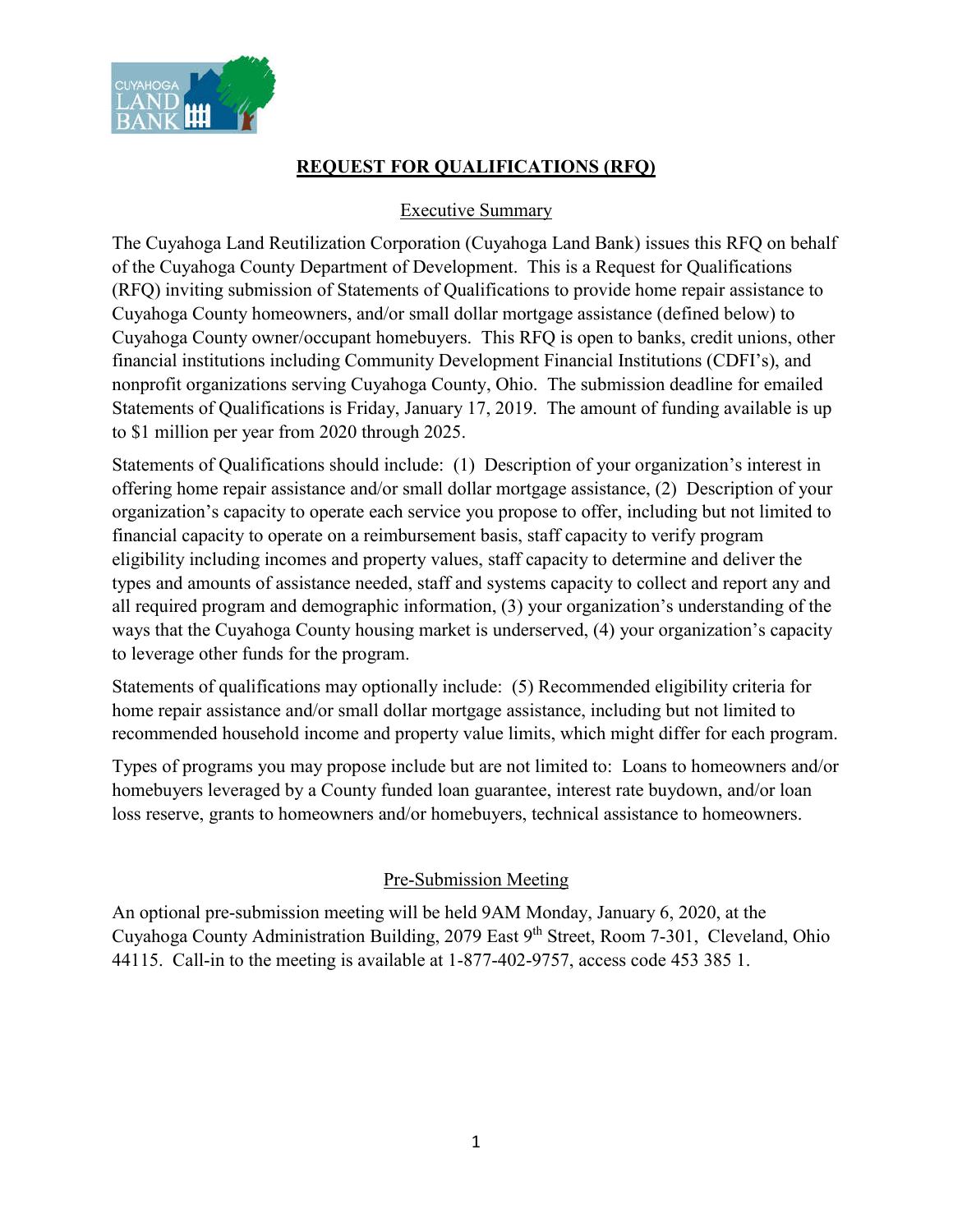

### Request for Statements of Qualifications

The Cuyahoga Land Bank, on behalf of the Cuyahoga County Department of Development, invites Statements of Qualifications to provide financial and technical assistance to current and prospective home-owners seeking to acquire or maintain affordable housing consistent with local building and zoning laws.

- a. **Home repair assistance** to home-owners in the form of loans, grants, and/or technical assistance.
- b. **Small-dollar mortgage assistance** (principal amount of \$70,000 or less) to prospective owner-occupants. Mortgage assistance may include loan origination, loan servicing, and loan bundling, and/ or the creation of a loan loss reserve.

# Legal Authority

Legal authority for this Request for Qualifications is Cuyahoga County Ordinance O2019-0001, Under this Ordinance, at least \$1,000,000 per year shall be made available for home repair assistance and small-dollar mortgage assistance combined, from 2020 through 2025. The Ordinance does not state exactly how the \$1,000,000 shall be divided among different activities.

The Cuyahoga County Department of Development will promulgate rules for eligibility criteria including income requirements, property values, and other relevant factors. Responses to this Request for Qualifications may, optionally, include eligibility criteria recommendations.

## Desired Outcomes

Home repair assistance and small dollar mortgage assistance funded by Cuyahoga County should advance the following desired outcomes set forth in the Ordinance:

- Further stabilize and strengthen home values
- $\blacksquare$  Reduce housing insecurity
- Eliminate blight
- $\blacksquare$  Incent renovation and construction of affordable housing
- $\blacksquare$  Improve access to capital
- Help residents maintain their homes in good repair and avoid foreclosure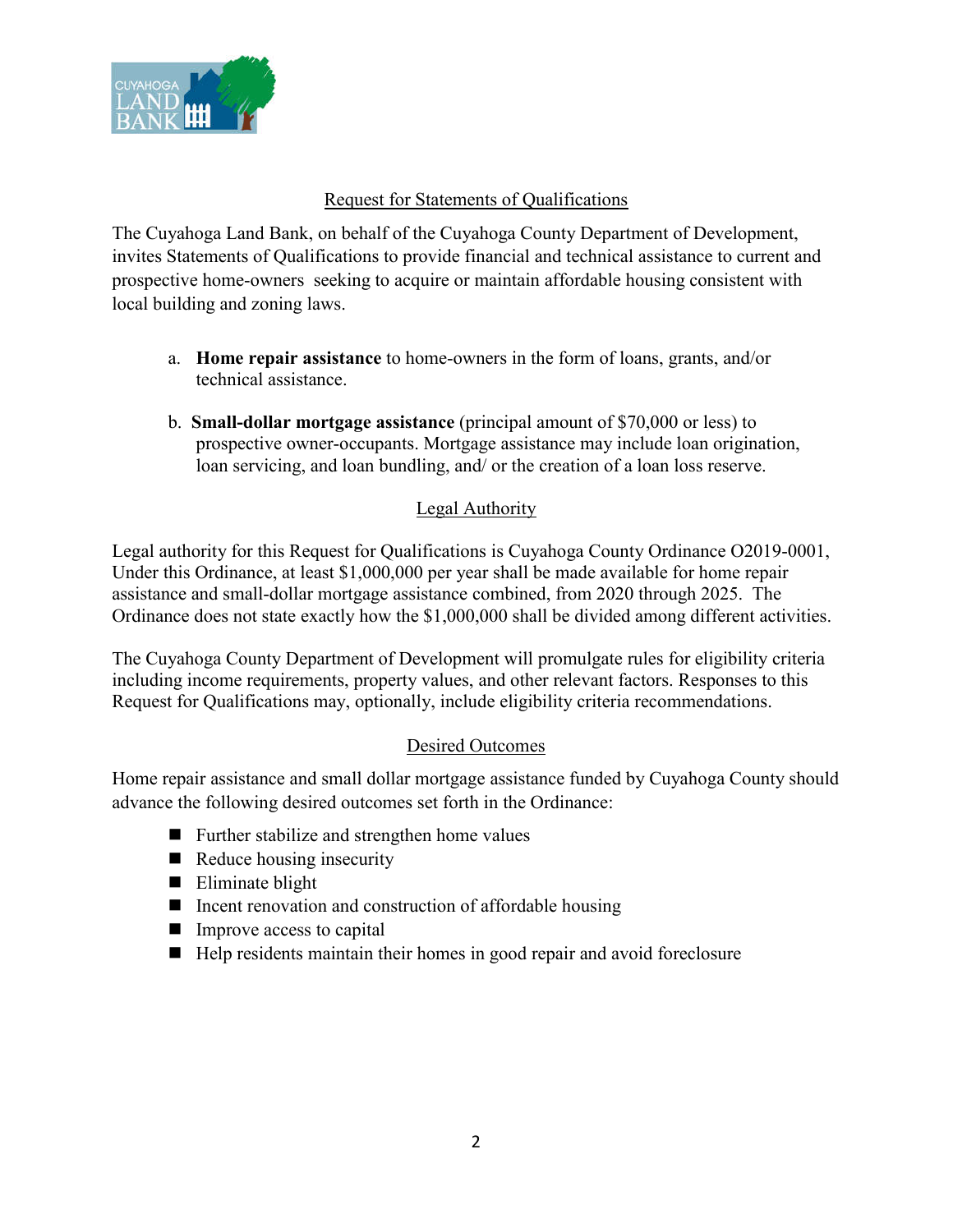

## Eligible Service Providers

Any nonprofit or for-profit organization may submit a Statement of Qualifications to provide one or both services. This includes, without limitation:

- Financial institutions, including banks, credit unions, Community Development Financial Institutions, or any other type of financial institution authorized by law.
- Nonprofit organizations

Any person or organization that is debarred or suspended from contracting with Cuyahoga County is not eligible to respond to this Request for Qualifications.

# Leveraging Other Funds

The Ordinance states that additional funding or in-kind contributions from public and private sources should be leveraged to the extent practical, including but not limited to funding and contributions from financial institutions, real estate developers, municipalities, townships, community development corporations, and other charitable corporations.

# Submission Format and Deadline

Any business or organization wishing to be considered as a provider for home repair assistance and/or small-dollar mortgage assistance must submit a Statement of Qualifications via email to rfp $@c$ uyahogalandbank.org by Friday, January 17, 2020, with the following information:

1. Activities to be conducted

The provider should list and describe the specific activities it proposes to carry out for home repair assistance and/or small dollar mortgage assistance. The description of each activity should include, at a minimum:

- a. How home-owners and/or prospective owner-occupants will be selected and qualified to receive assistance under each activity to be conducted
- b. How the assistance will be provided
- c. How County funds will leverage other funds and in-kind contributions